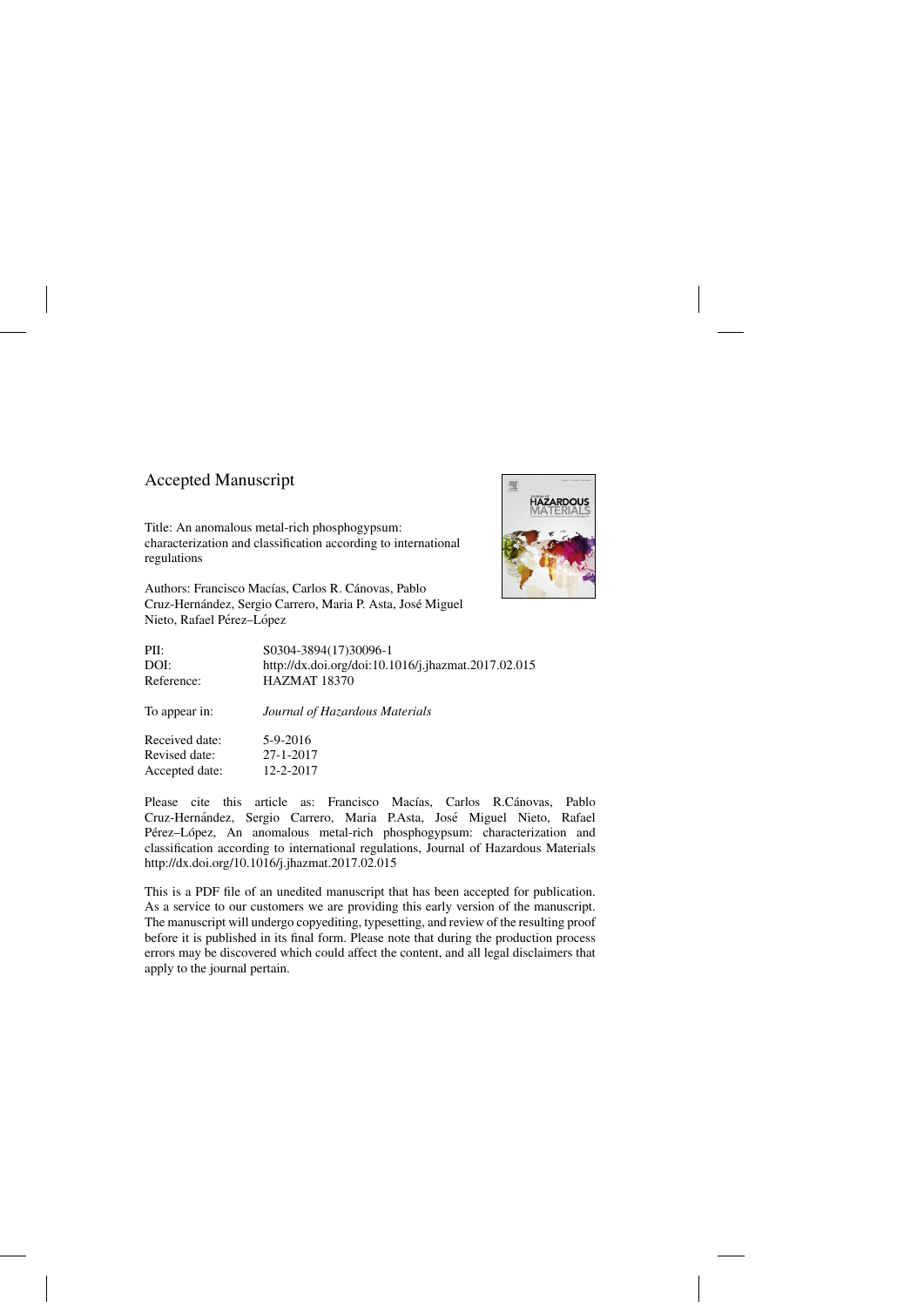### **Title:**

An anomalous metal-rich phosphogypsum: characterization and classification according to international regulations

#### **Authors:**

Francisco Macías<sup>a\*</sup>, Carlos R. Cánovas<sup>a</sup>, Pablo Cruz-Hernández<sup>a</sup>, Sergio Carrero<sup>a</sup>, Maria P. Asta<sup>b</sup>, José Miguel Nieto<sup>a</sup>, Rafael Pérez-López<sup>a</sup>

<sup>a</sup>*Earth Science Department, University of Huelva, Campus "El Carmen", E-21071 Huelva, Spain.* 

<sup>b</sup>*Environmental Microbiology Laboratory, École Polytechnique Fédérale de Lausanne, EPFL ENAC IIE EML, CE 1 543 (Centre Est), Station 6, CH-1015 Lausanne, Switzerland.* 

\*Corresponding author:

francisco.macias@dgeo.uhu.es

Tel.: +34-95-921-9834; fax: +34-95-921-9810